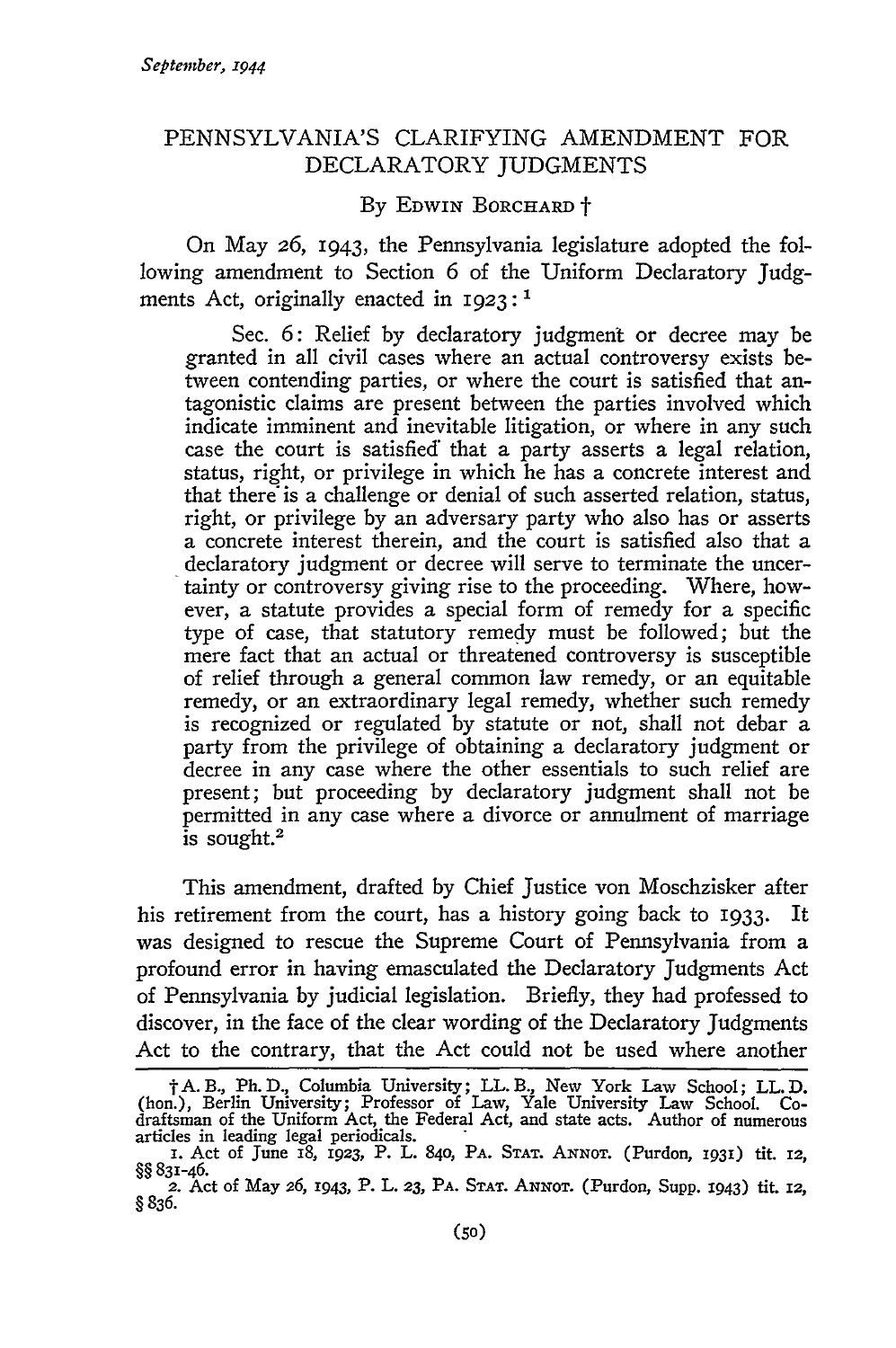remedy was available. The fact is that in most of the judgments they had rendered, another remedy would have been available. But the announcement, reiterated as recently as the two cases of *Stofflet & Tillotson v. Chester Housing Authority,3* and *Valley R. R. v. Delaware, Lackawama & Western R. R.,4* both decided on March 22, 1943, that a declaratory judgment would not be granted where another remedy was available, was enough to discourage lawyers from seeking to use the declaratory judgment procedure. It became a trap rather than an aid in the administration of justice. The von Moschzisker amendment had been originally passed on April **25, 1935,5** but unfortunately, in what was apparently an attempt to gild the lily, some legislator had tacked on an additional amendment reading:

but the case is not ripe for relief by way of such common law remedy, or extraordinary legal remedy, or where the party asserting the claim, relation, status, right or privilege and who might bring action thereon, refrains from pursuing any of the last mentioned remedies. Nothing herein provided is intended to or shall limit or restrict the general powers or jurisdiction conferred by the act hereby amended; but proceeding by declaratory judgment shall not be permitted in any case where a divorce or annulment of marriage is sought.<sup>6</sup>

That additional amendment was so ambiguous and confusing that it enabled the Pennsylvania Supreme Court to adhere to its original mistake, so that the Declaratory Judgments Act was rendered practically useless to the people of Pennsylvania. The re-enactment of the von Moschzisker amendment, without the stultifying appendage, took eight years, and it may now be hoped that the Supreme Court will reverse the mistakes that amendment was designed to cure.

<sup>3. 346</sup> Pa. 574, 31 A. (2d) 274 (1943). This was a perfect case for declaratory<br>judgment. A building contractor had sued the Housing Authority for a declaration<br>that a certain delay had breached the contract requiring arbit the Arbitration Act and action in assumpsit permitted an adjudication of the case, the plaintiff had to submit to this denial of justice. The Court is equally challengeable in saying that "Ordinarily, it [the court] will not act where there is a dispute as to facts, or such controversy may arise." Ladner v. Siegel, 294 Pa. 368, 373, 144 Atl. 274, 276 (1928), should have been considered overruled preme Court's opinion in Aetna Life Insurance Co. v. Haworth, 300 U. S. 227, 57 Sup<br>Ct. 461, 81 L. Ed. 617, rehearing denied, 300 U. S. 687, 57 Sup. Ct. 667, 81 L. Ed. 889 **(1937).**

<sup>4. 346</sup> Pa. 579, **31** A. **(2d) 276** (1943). This was also a perfect case for declara-tory judgment. One railroad sued the other for a declaration that under a lease between the parties the defendant was obliged to pay certain taxes assessed against plain-<br>tiff, one of the commonest forms of declaratory action. See the many declarations<br>cited in BORCHARD, DECLARATORY JUDGMENTS (2d ed. 19 ground that plaintiff lessor had a remedy at law in assumpsit, the action was dismissed

**<sup>5.</sup>** Act of April **25,** 1935, P. L. **72,** PA. **STAT,** ANNoT. (Purdon, Supp. 1943) tit. **12, §836.**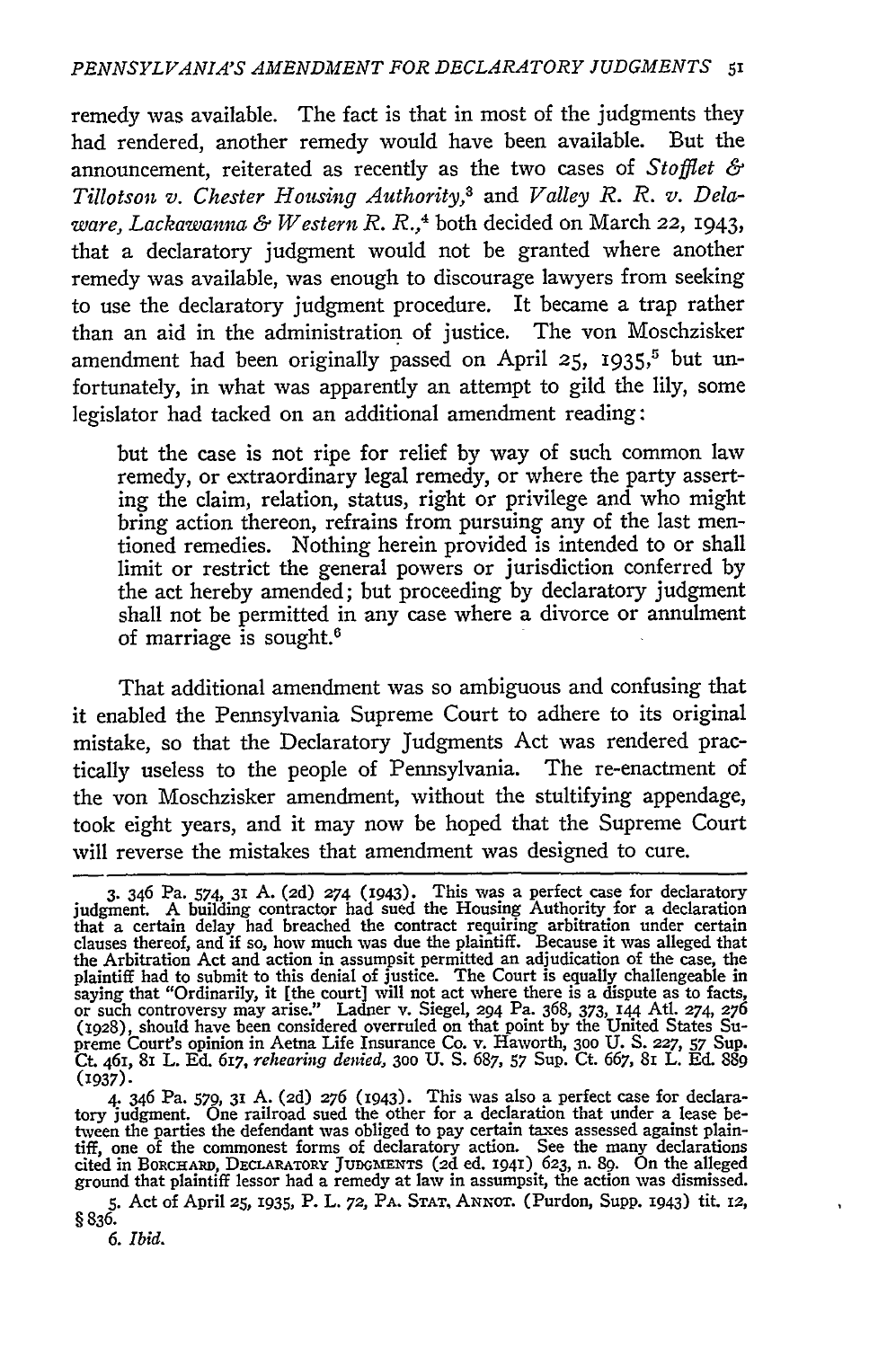The history of the confusion is not difficult to trace. After an excellent beginning with the decision in *Kariher's Petition,7* a development which lasted for a few years only, the Pennsylvania court slipped into error by suggesting in certain cases, mainly involving wills and probate jurisdiction, that the declaratory action could be employed only when no ordinary form of action was available, because the main purpose of the declaratory procedure, it was said, was to insure a speedy determination of issues "which would otherwise be delayed to the possible injury of those interested if they were compelled to await the ordinary course of judicial proceedings." **8**

There is no authority whatever in the history of declaratory procedure for such a supposedly inherent limitation. In a learned article by Professor C. S. Potts entitled "Some Practical Uses of the Declaratory judgment Law," *9* the author states:

**"A** few states have shown a tendency to restrict the usefulness of the Declaratory judgment Act. In *List's Estate,* the Supreme Court of Pennsylvania said that relief **by** declaratory judgment was **'. . .** provided for the purpose of having issues speedily determined, which otherwise would be. delayed with possible injury to those interested, if **. . .** compelled to await the ordinary course of judicial proceedings.' While a declaratory judgment was sustained in that case, the court stated that such relief was not available *'in* cases clearly aside from its obvious purpose.' From this slightly conservative suggestion the court has gone on and on until now it has virtually made the declaratory judgment an extraordinary remedy, to be used only if no other remedy is available or is adequate. A similar development has gone on in Maryland. Such treatment of this **highly** useful and flexible procedure is unfortunate, as it deprives litigants of a very speedy alternative remedy. The Uniform Act is couched in the broadest possible language and, as already noted, it 'is to be liberally construed and administered.' The question as to whether there is another adequate remedy should never be raised if the facts bring the case under the declaratory statute." **10**

Roughly speaking, the declaratory action may be instituted in three types of cases: first, where another action could also have been brought, the action for a declaration being an alternative remedy; the

**<sup>7. 284</sup>** Pa. 455, **471, 131** Atl. **265,** 271 **(1925).** See Bouldin, **J.,** in Berman v. Wreck-A-Pair **Bldg. Co., 234** Ala. **293, 175 So.** *269* (0937) ("not dependent on the absence of other remedies"). **8.** List's Estate, **283** Pa. **255, 257,** 129 At. *64,* **64-65** (1925) *(dictum,* for the case

was decided). See also Pennsylvania cases cited in Borchard, *Gas, Citerum,* for the case<br>was decided). See also Pennsylvania cases cited in Borchard, *op. cit. supra* note 4, at **319, n. iI.**

**<sup>9.</sup>** (1944) **22** TEx. L. REV. **309.** io. *Id.* at **321-322.**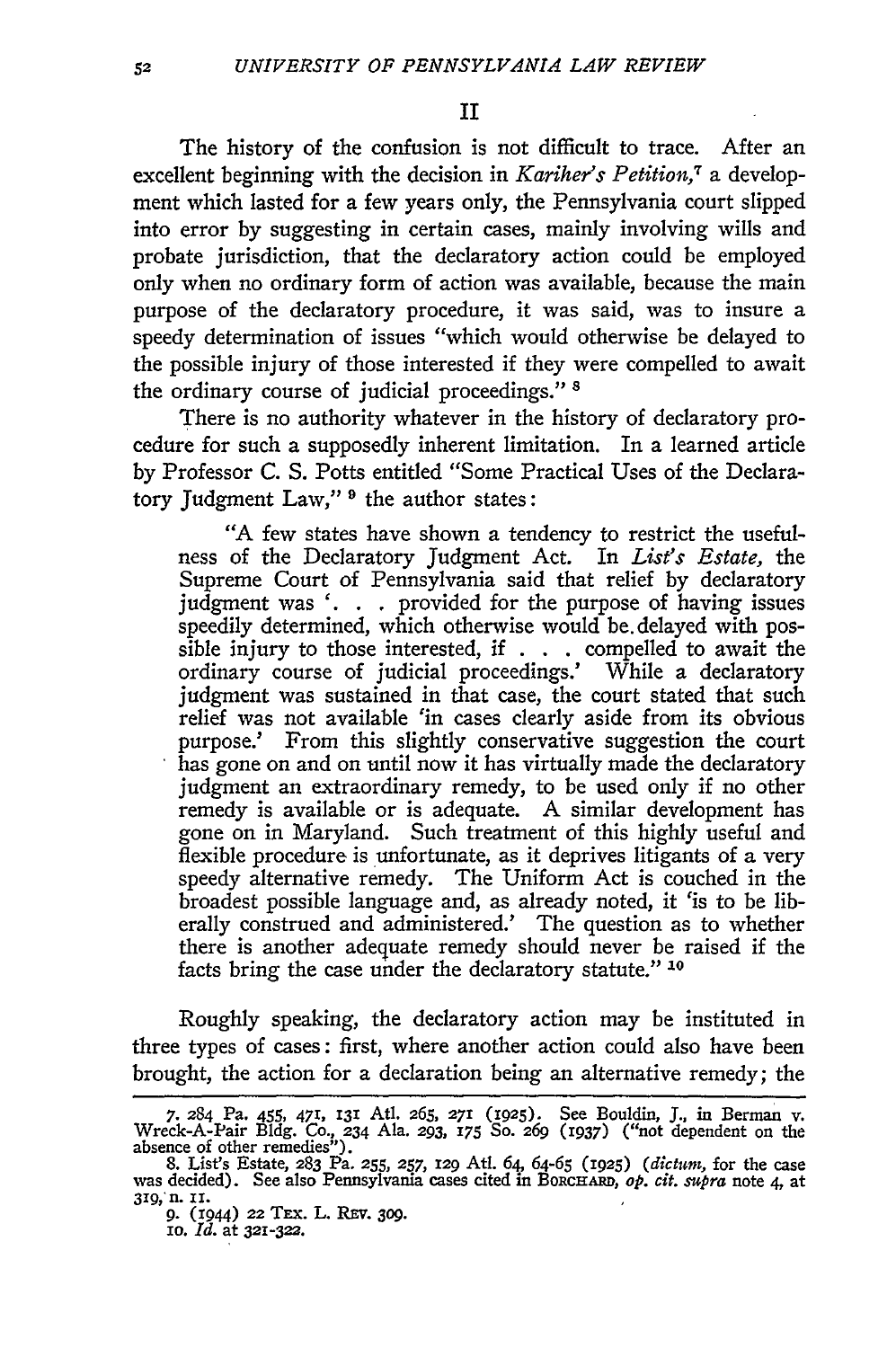second, involving the construction of written instruments, before or after breach; and third, actions initiated by a challenger or a person in jeopardy, where another action would not have been possible. We are now discussing the first type of case. The justification for an alternative remedy in this class is that the declaratory action affords a less technical, speedier, cheaper and more civilized joinder of issues, in types of cases heretofore associated with hostile combat, the encrusted technicalities of special writs, and irrevocably broken economic relations. The declaratory action proceeds on the assumption that a mild remedy will often satisfy, that responsible defendants do not need more than an authoritative declaration of the law to obey it, and that coercive relief under such circumstances is an expensive and usually unnecessary remedy.

The best evidence that the declaratory action was expected to be employed in such cases is to be found in the words of the statute itself, authorizing the courts to render declaratory judgments *"whether or not further relief is or could be claimed."* This means that where a coercive remedy, like damages, injunction or specific performance  $(1)$ is also claimed; **(2)** is not claimed and could not be claimed; and **(3)** could be claimed but is not claimed, this fact shall not bar the use and issuance of a declaratory judgment. The same thought is expressed in Federal Rule 57 by the sentence: "The existence of another adequate remedy does not preclude a judgment for declaratory relief in cases where it is appropriate." In the Act of May 26, 1943, this thought is again expressed by the clause:

The mere fact that an actual or threatened controversy is susceptible of relief through a general common law remedy, or an equitable remedy, or an extraordinary legal remedy, whether such remedy is recognized or regulated by statute or not, shall not debar a party from the privilege of obtaining a declaratory judgment or decree in any case where the other essentials to such relief are present.

## III

The Pennsylvania Supreme Court unhappily had construed the statute independently of its words, as if it authorized a petition for an extraordinary legal remedy, to be denied where there is a regular action available, or, like an equitable action, to be dismissed where there is an adequate remedy at law. It should make no difference to a court through which door a petitioner enters the courtroom, provided he stands before the bar. And yet that error, sought to be corrected in most codes of civil procedure, has occasionally persisted. The assumption of Coke, "no writ, no remedy," has been construed under modern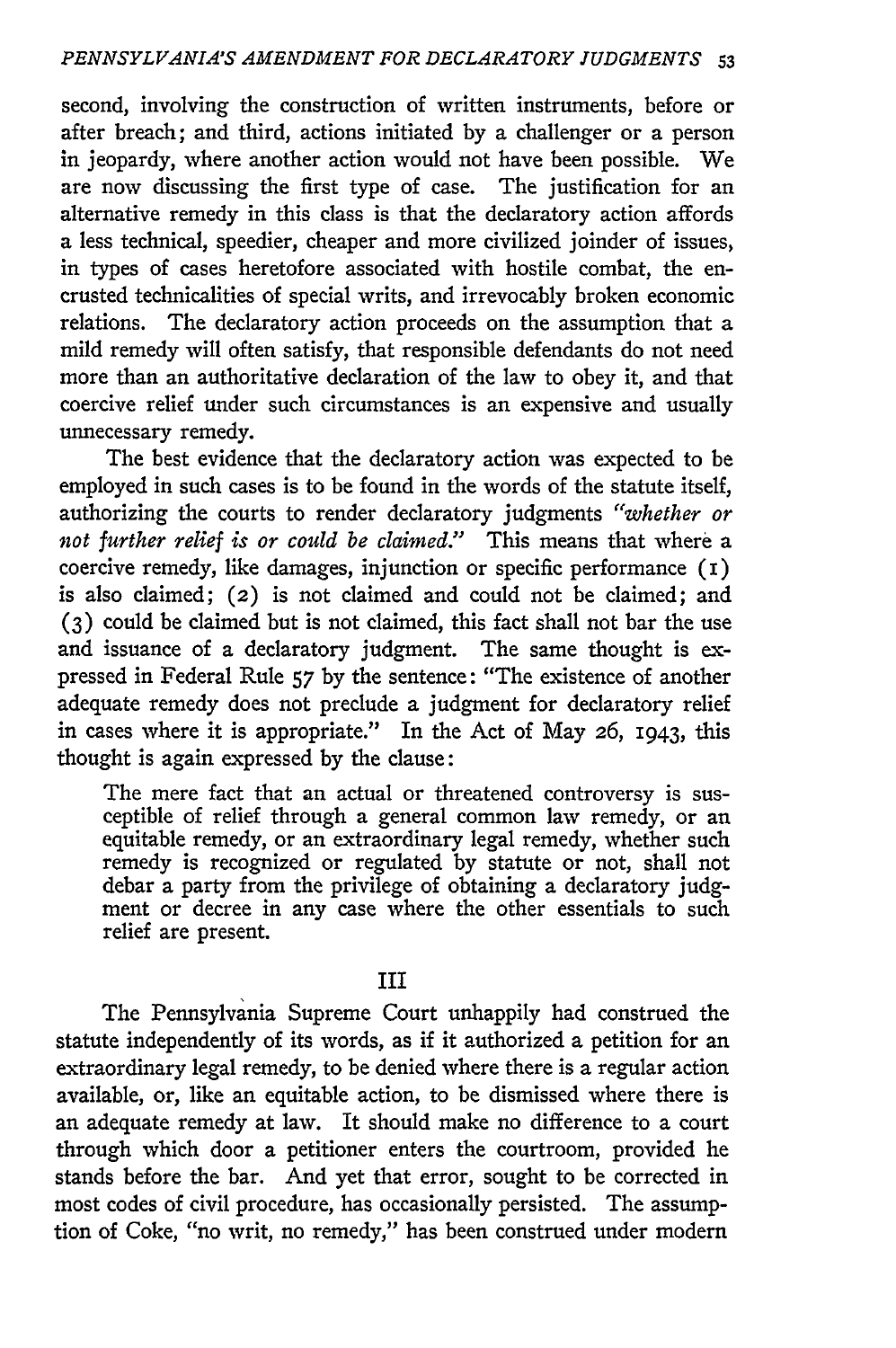codes as if the codes provided, "no remedy without a writ;" and that if there was a writ for a particular grievance, that writ alone could be employed. The idea that writs have mainly historical significance and that there might be two or more remedies for a particular grievance has been difficult to convey.

Other courts have in similar fashion on occasion frustrated the use of the declaratory procedure, as was done in the recent Indiana case of *Burke v. Gardner."* There the plaintiff landowners sued adjoining landowners for a declaration that a building restriction confining the neighborhood to residential houses was still valid. The defendants had indicated their desire and intent to erect a church on the land, located in a subdivision of the City of Elkhart. On the alleged ground that the plaintiffs could have sought an injunctionnot yet obtained, it is understood—the court denied a declaration, the simplest possible means of disposing of the issue. Even if it were true that the wrong remedy had been asked, modern practice codes usually provide that suits shall not be dismissed on that account, but that if the court had jurisdiction to grant the proper remedy, appropriate amendments in process and pleading shall be ordered.<sup>12</sup> A combination of prayers for relief, declaratory and coercive, and alternative prayers are common practice. Federal Rule 54 (c) has expressly provided that "Every final judgment shall grant the relief to which the party in whose favor it is rendered is entitled, even if the party has not demanded such relief in his pleadings." **A** prayer for relief is not controlling.<sup>13</sup> Most of the unfortunate *dicta* in Pennsylvania decisions were expressed in actions which could have been dismissed on the simple ground that an action involving the identical issue was pending in another court or that another court, such as the Orphans' Court, had exclusive jurisdiction of the case, or that as specifically provided in the von Moschzisker amendment, a special *statutory* remedy had been provided for that particular type of case.

As already observed, in Pennsylvania and elsewhere a declaratory judgment has actually been granted in the great majority of cases, notwithstanding the fact that the case might have been differently framed for a coercive remedy, or that in fact such a remedy could have

**II.** 47 N. E. **(2d)** 148 (Ind. 1943).

<sup>12.</sup> Cf. Stueck v. G. C. Murphy Co., 107 Conn. 656, 661, 142 Atl. 301, 303 (1928) ("The rights of the parties are to be determined, as prayed for, upon the facts found.<br>In an action for a declaratory judgment, we are not li claims of counsel") ; Oddo v. Saibin, io6 N. **J.** Eq. 453, 46o, 151 Atl. 289, 292 **(1930).** See Lisbon Village Dist. v. Town of Lisbon, 85 N. H. 173, 155 Atl. 252 (1931), in which the court considered a denied petition for a declaration as equivalent to a petition for tax abatement, which was allowed.

**<sup>13.</sup>** Schaefer v. First National Bank of Findlay, 134 Ohio St. 511, 18 N. E. **(2d)** 263 (1938).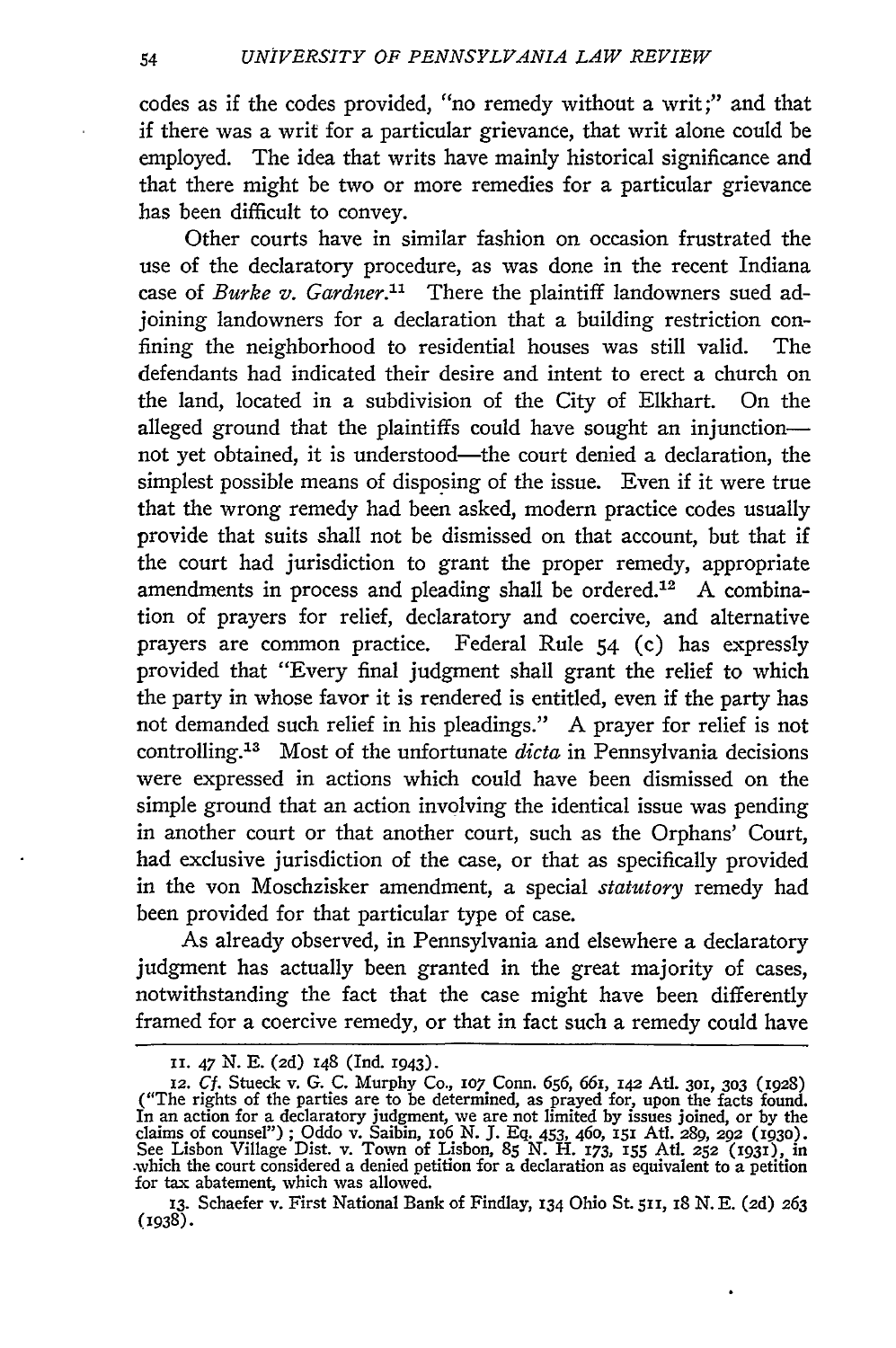been sought.<sup>14</sup> There is no evidence whatever of the fear entertained by some judges that the declaratory action might replace the coercive remedies, since in the vast majority of cases (I should estimate 19 out of *2o)* a plaintiff desires and requests coercive relief against the defendant. The lack of judicial uniformity in Pennsylvania left the outcome of any particular litigation quite uncertain, for while the objecting party would necessarily undertake to plead that another remedy was available, the final position of the court seemed unpredictable. Lawyers dislike judicial caprice. The doubt as to what position the Pennsylvania courts might take, with risk of complete dismissal, militated against the use of the remedy.

IV

The Pennsylvania courts stumbled into the error mentioned by misquoting unintentionally what Chief Justice von Moschzisker, speaking with historical authority, had stated in *Kariher's Petition.* Outlining the functions of the Act, he had remarked in that case, as reiterated in his amendment, that a declaratory judgment would not be entertained "where another *statutory* remedy has been specifically provided for the character of case in hand." This was in accordance with the standard practice in England and the United States, for it was never intended that a declaratory judgment should be sought where the state had provided a specific form of proceeding for a special type of case, like tax assessment, eminent domain, divorce, annulment of marriage,<sup>15</sup> or other clearly defined type of issue. But in 1928, in Leafgreen v. La Bar,<sup>16</sup> the clear statement of Judge von Moschzisker was unintentionally distorted and he was charged with having said that a declaratory judgment would not lie where another "equally serviceable" remedy was available. This of course was something quite different; but by 1933 the phrase had been further transformed into a ground for dismissal where the question "can be litigated in the established course of legal and equitable procedure."<sup>17</sup> This was a

17. Nesbitt v. Manufacturers' Casualty Ins. Co., 310 Pa. 374, 380, 165 Atl. 403, 405<br>(1933). In Bell Telephone Co. v. Lewis, 313 Pa. 374, 169 Atl. 571 (1934), the phrase<br>used was "adequate remedy." But while correctly quot

**<sup>14.</sup>** In some of the Pennsylvania cases, though the propriety of the action for a declaration was denied, a judgment practically determining the issue was rendered. *Cf.* City of Williamsport v. Williamsport Water Co., 3oo Pa. 439, 15o AUt. 652 **(1930),** and List's Estate, **283** Pa. **255, 129** Atl. 64 (1925), cited note 8 mzpra. In *In. re* Cryan's Estate, **301** Pa. 386, 152 At. 675 **(1930),** the Supreme Court of Pennsylvania cites

seven other cases before that court in which wills were construed by declaratory judg-<br>ment. In practically all of them some other remedy was available.<br>15. All that is now left of the stultifying amendment which prevented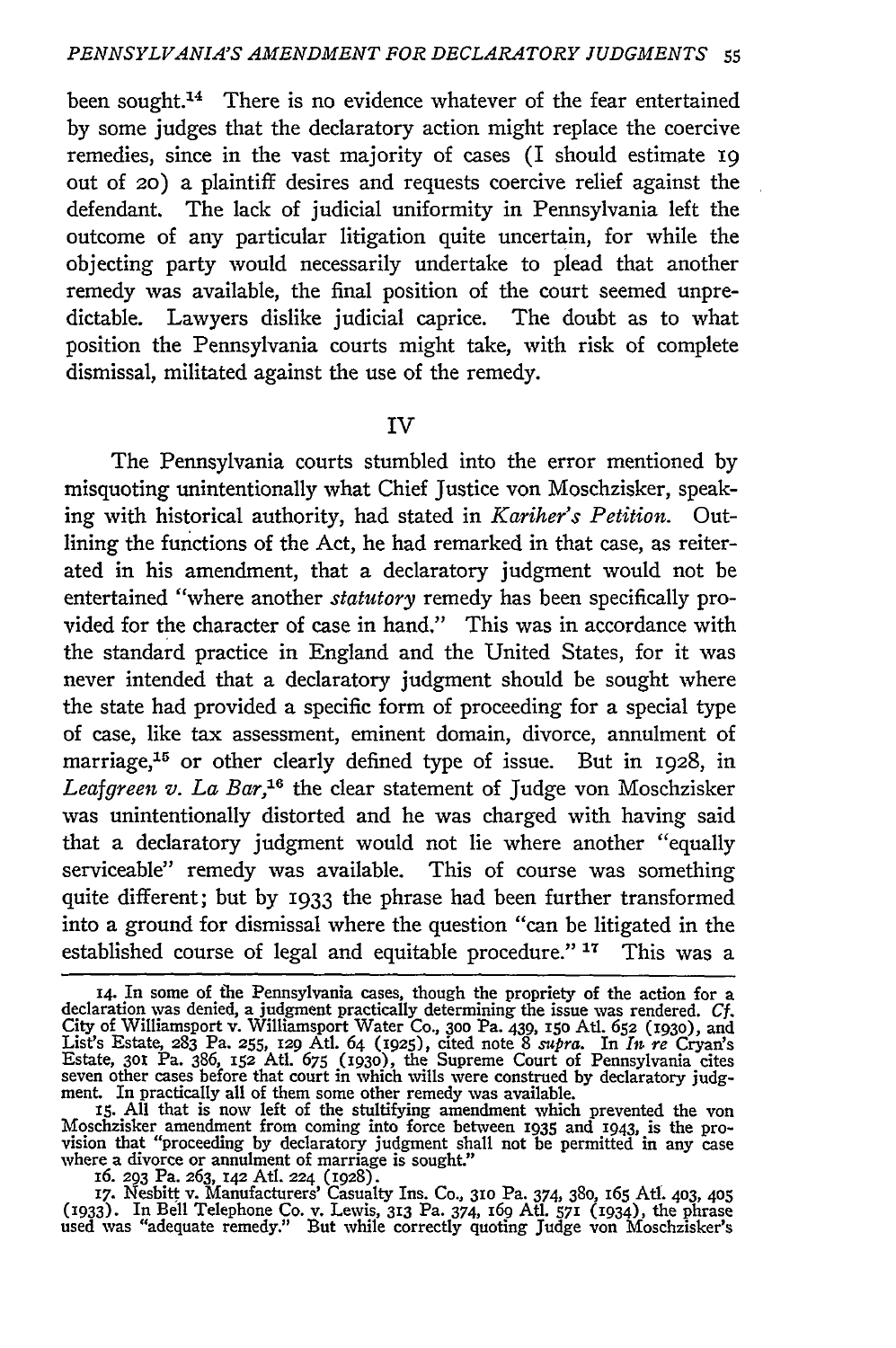far cry from the rigidly correct position of **1925.** It not only departed from the terms of Section i of the Act and its usual construction, even in Pennsylvania, but if persisted in, was bound to reduce the declaratory judgment action to an extraordinary or exceptional remedy not invokable where another remedy was available.<sup>18</sup>

It is perhaps unnecessary to trace the curious construction given to the appendage tacked on to the von Moschzisker amendment in 1935. Suffice it to say that this ambiguous appendage, not intended to stultify the amendment, was construed as if it provided that a declaratory action will not lie unless the case is not ripe for relief by way of a coercive remedy. 19 Unfortunately, this view, while possibly justified by the confusion of the appended amendment, was in direct contradiction to the whole reason, purpose and sense of the von Moschzisker amendment.

The Pennsylvania legislature has on several occasions indicated its approval of declaratory procedure by enacting practice rules more detailed than those of practically any other state.<sup>20</sup> The Maryland

18. It is of course proper not to grant a declaratory judgment where a pending case will decide the issue completely, or where it will not give complete or adequate relief, or where it is premature.

ig. Allegheny County v. Equitable Gas **Co., 321** Pa. **127,** 183 AtI. *916* (1936), (1936) **IO** TEMp. L. Q. 427. This restrictive construction was reiterated in the following Pennsylvania cases: Warren's Petition, **21** D. & C. 276 **(1934);** Hume's Estate, 24 D. & C. *73 (935),* following List's Estate, 283 Pa. *255,* **129** AtI. 64 **(1925),** cited note 8 *supra*; National Board of Trustees of Theta Chi v. Summer, 28 D. & C.<br>307 (1936) (rights of bondholders under mortgage; *held* "ripe" for "equitable relief,"<br>not mentioned in 1935 amendment); Oberts v. Blicke 481 (1938) (construction of will; right to possession of real estate; ejectment held<br>proper); Malick's Petition, 133 Pa. Super. 53, 1 A. (2d) 550 (1938) (petition to inter-<br>vene to establish priority of mortgage over tax l Chester Housing Authority, cited note 3 *supra;* Valley R. R. v. Delaware, Lackawanna & Western R. R., cited note 4 *supra.*

But in the following cases this restrictive construction was not followed: Karns v. East Central Fruit Growers Productive Credit Ass'n., 20 D. & C. 83 (1934) (that defendants had breached contract in not executing loan; no other *speedy* remedy available); Keister v. Greene, 24 D. & C. 77 (1935) (righ County Poor Dist., 28 D. & C. **232** (1936) (that contract is valid and in force, plus damages); Indemnity Insurance Co. of North America v. Kirsch, 28 D. & C. **630** (1936) (coverage of policy) ; Lansinger v. Lansinger, 26 D. & C. 7oi (1936) (that defendant husband's Nevada divorce was invalid); Pennsylvania Milk Products Corp. v. Milk Control Board, 26 D. & C. 489 (1936) (invalidity of administrative order).

20. See Act of May 22, *1935,* P. L. **228,** PA. **STAT. ANNOT.** (Purdon, Supp. 1943) tit. **12,** §§ 847-853, and Act of April **13, 1943,** P. L. 43, PA. **STAT.** ANNor. (Purdon, Supp. 1943) tit. **12, §** 848.

language concerning "another statutory remedy," the court erroneously concluded that<br>mandamus is such a special statutory remedy. The case was dismissed on jurisdic-<br>tional grounds as an action against the State in the per claimed the right to construct a telephone line on a State bridge without approval of<br>the Governor and that provision for revocability of the license on six months' notice<br>was unconstitutional. The facts were ideal for a d been made the defendant.